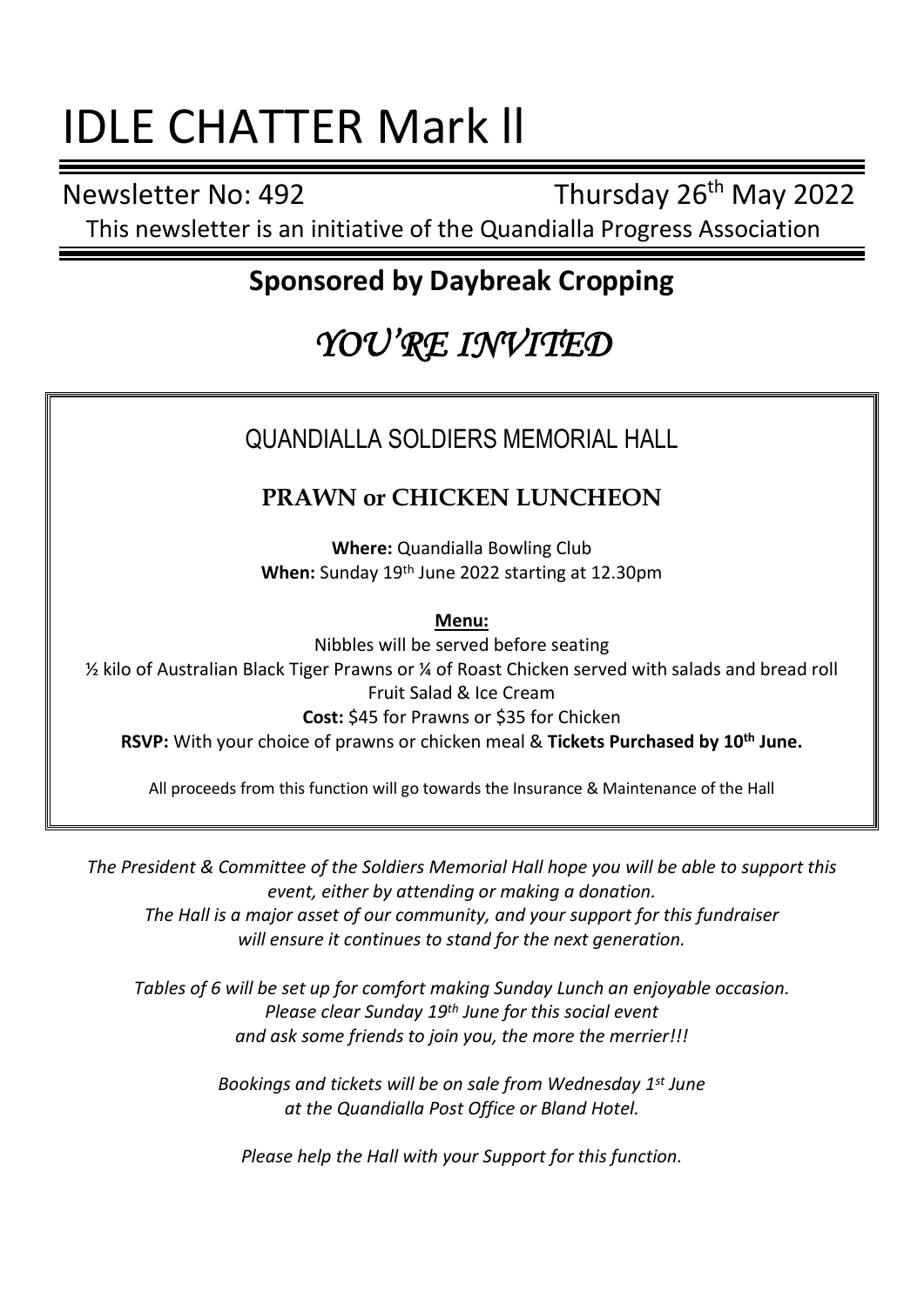## **Thank You for Your Support**

#### **Biggest Morning Tea in Quandialla**

The Biggest Morning Tea was held by the Quandialla Hospital Auxiliary on Thursday morning May 19th was a great success and enjoyed by 14 locals and Grenfell ladies.

The sum of \$440 was raised on the day with donations and proceeds from the Raffle. The raffle prize was a beautiful candle donated by Sarah Ryan of the Quandialla Candle Co. and was won by Catia Nowlan.

*Many Thanks to all who contributed to the morning.*

❖❖❖❖❖❖❖❖❖❖❖❖❖❖

#### **Election BBQ Stall**

The Quandialla CWA Branch held a successful BBQ stall on election day for the local voters, where sausage sandwiches and cold drinks were available.

The Quandialla Branch raised \$200 and would like thank you for your support.

#### **QUANDIALLA FRIDAY NIGHT JACKPOTS:**

#### **Bland Hotel Joker Jackpot Draw ………**

The Joker Jackpot was not claimed and this week the jackpot will be \$760, and you have 6 chances to win a meat tray and a chance to choose the Joker Card.

#### **Quandialla Bowling Club Draws …………………..**

The Riverina Club Draw was not claimed last week so this Friday the Riverina Jackpot will jackpot to \$1500, and the Members Club Draw was claimed by Nathan P and will start again at \$50.

Remember if your badge number is drawn for any of the jackpots YOU MUST BE AT THE CLUB to claim your prize when it is announced.

Good Luck Everyone



#### **BLAND HOTEL**

Open: 12 Midday – Monday to Saturday Meals available from the Bistro Lunch 12 to 2pm & Dinner 6.30pm to 8.30pm Dine In or Take Away & Don't Forget – Pizza Night on Wednesdays.

#### **ST MARKS ANGLICAN CHURCH SERVICE**

The June service will be held on Sunday 5<sup>th</sup> June at 5pm. Everyone Welcome



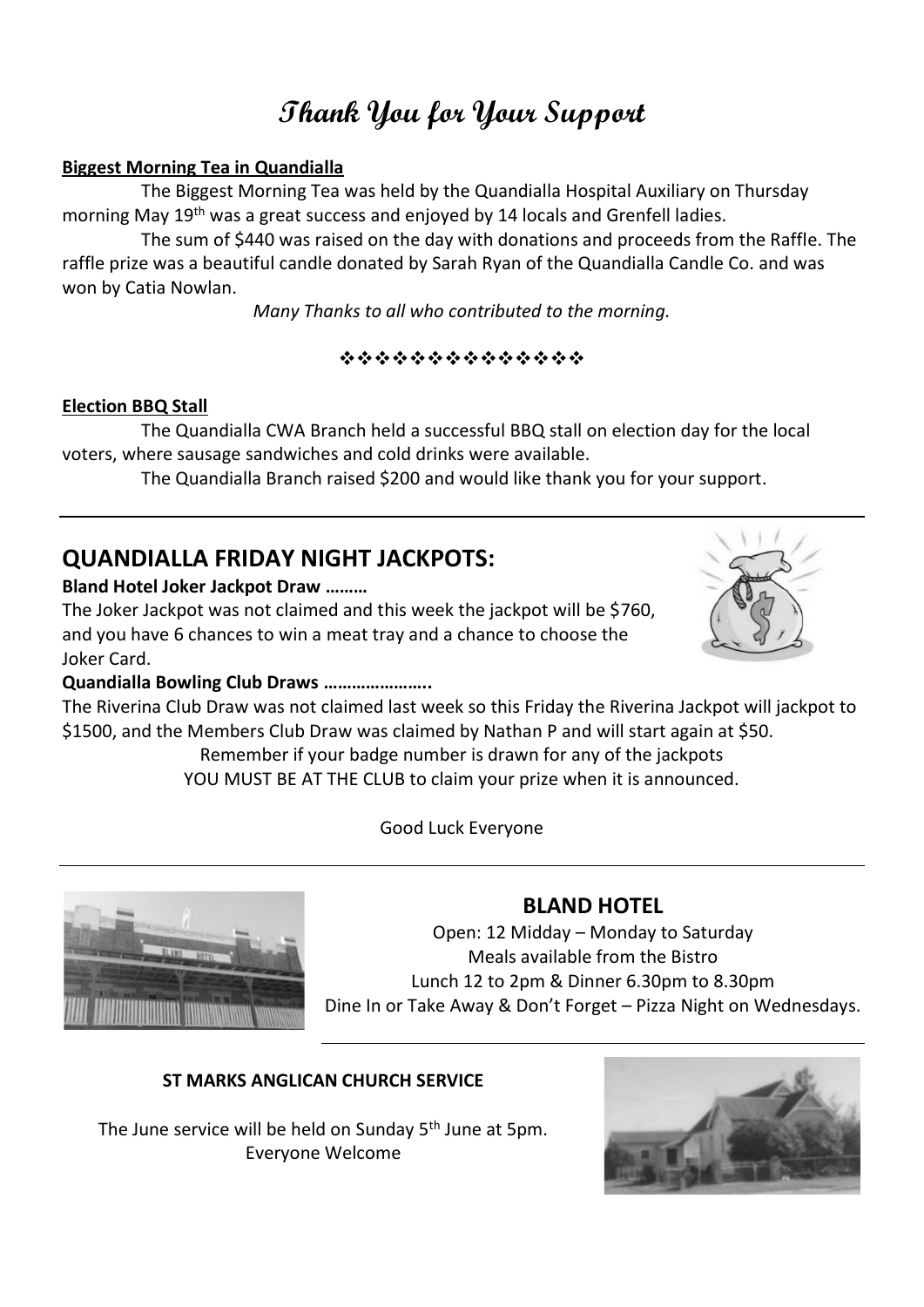#### **QUANDIALLA BOWLING CLUB NEWS**

**Friday 27th May opening at 6pm** –

*Don't forget our Friday Night 12 Tray Meat Raffle, Also, the Riverina Jackpot & Members Draw, plus the Members Birthday Draw.*

**Sunday 29 th May – opening times: 10am – 2pm & open again at 4pm ….** Sunday Papers available

#### Having a Birthday in **May** and a Member of the Quandialla Bowling Club?

Then Fill out your Birthday Voucher, available at the Bar, and drop it in the barrel on Friday 27<sup>th</sup> (last Friday of the month) before 8.00pm, when the lucky winner will be drawn. You must be in attendance to collect your birthday win.

**You could win \$50**

#### **IMPORTANT NOTICE**

**Quandialla Bowling Club is seeking bar staff for every second Sunday. Must have RSA & RCG. Contact 0423380735 for more information.** Quandialla Bowling Club Committee

#### **INLAND RAIL SPONSORSHIP & DONATION PROGRAM**

Each quarter, Inland Rail offer funding up to \$4000 for individuals and organisations in regional areas along the Inland Rail route that contribute to local and regional prosperity, wellbeing and sustainability.

The [application form](https://inlandrail.artc.com.au/community-sponsorships-and-donations-application-form/) and [application guidelines](https://inlandrail.artc.com.au/community-sponsorships-and-donations-guidelines/) as well as all other sponsorship and donations details are on our website: [https://inlandrail.artc.com.au/opportunities/sponsorships-and](https://inlandrail.artc.com.au/opportunities/sponsorships-and-donations/)[donations/](https://inlandrail.artc.com.au/opportunities/sponsorships-and-donations/)

**PLEASE NOTE: This round's cut off is 6 pm on 31 July**.

So far, Inland Rail have donated over \$40,000 to some fantastic local organisations; a few being:

Picnic bench rest stop in Milvale – Milvale Progress Swimming Lessons – Red Bend Catholic College Laptops – Forbes Public School Sporting equipment – Wirrinya Progress Defibrillator and first aid kits – Boys to the Bush Shade protection/ marquee – Can Assist Irrigation system – Forbes Men's Shed

# INLAND **RAIL**

#### **QUANDIALLA CWA BRANCH**

**PLEASE NOTE:** June meeting has been CANCELLED due to Executive being away. Next Meeting will be held on Monday  $11<sup>th</sup>$  July 2022 at 10.00am in the CWA Rest Room. CWA Quandialla Branch – Secretary